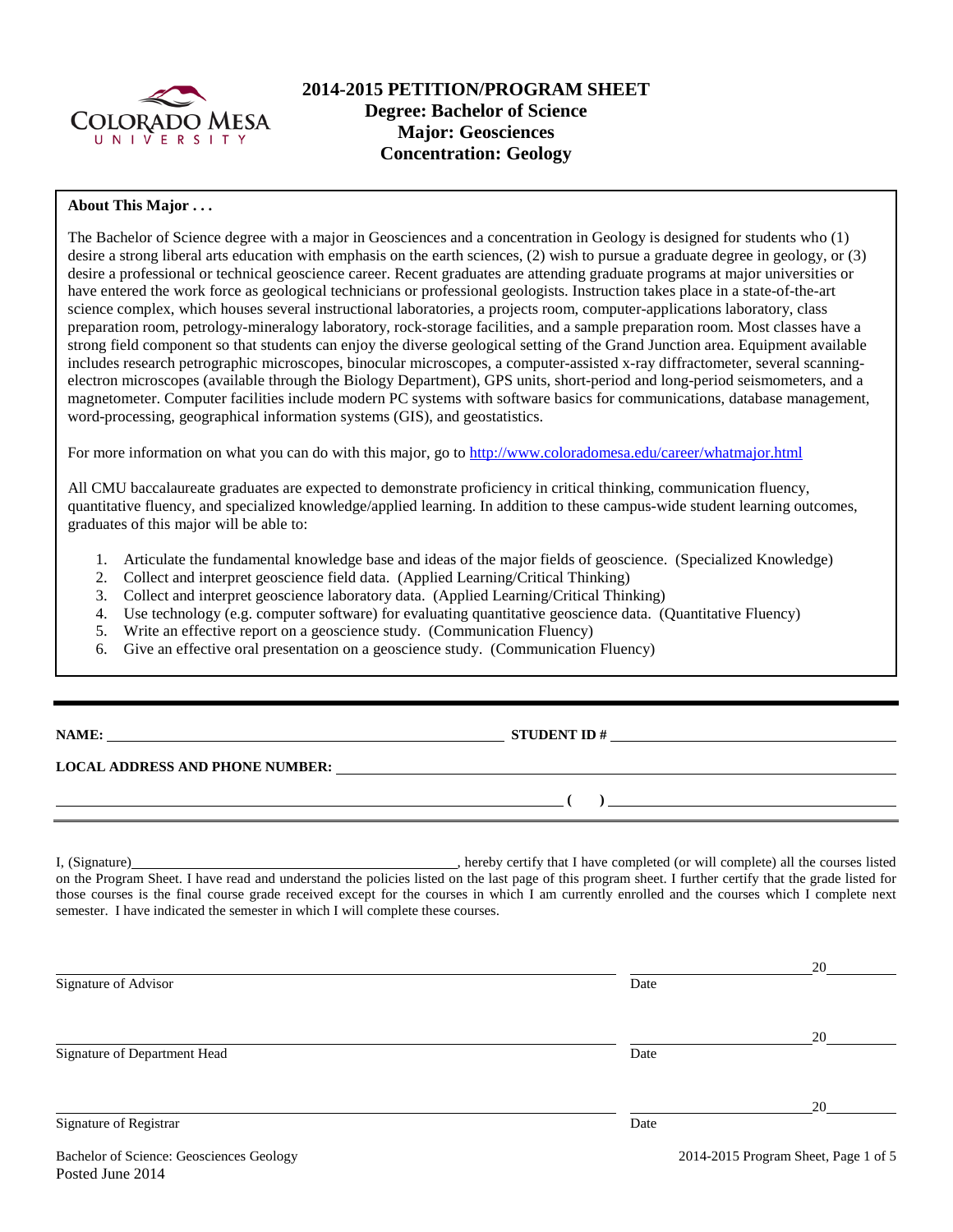#### **Students should work closely with a faculty advisor when selecting and scheduling courses prior to registration.**

Degree Requirements:

- 120 semester hours total (Students must complete a minimum of 30 of the last 60 hours of credit at CMU, with at least 15 semester hours in major discipline courses numbered 300 or higher).
- 40 upper division credits (A minimum of 15 taken at the 300-400 course levels within the major at CMU).
- 2.00 cumulative GPA or higher in all CMU coursework
- A "C" or higher is required in all major and foundation courses.
- Pre-collegiate courses (usually numbered below 100) cannot be used for graduation.
- A student must follow the CMU graduation requirements either from 1) the program sheet for the major in effect at the time the student officially declares a major; or 2) a program sheet for the major approved for a year subsequent to the year during which the student officially declares the major and is approved for the student by the department head. Because a program may have requirements specific to the degree, the student should check with the faculty advisor for additional criteria. It is the student's responsibility to be aware of, and follow, all requirements for the degree being pursued. Any exceptions or substitutions must be approved by the student's faculty advisor and Department Head.
- When filling out the program sheet a course can be used only once.
- See the "Undergraduate Graduation Requirements" in the catalog for additional graduation information.

**GENERAL EDUCATION REQUIREMENTS** (31 semester hours) See the current catalog for a list of courses that fulfill the requirements below. If a course is on the general education list of options and a requirement for your major, you must use it to fulfill the major requirement and make a different selection within the general education requirement.

| Course No Title                                                                                                                                                                                                                                                           |        | Sem.hrs Grade Term/Trns |
|---------------------------------------------------------------------------------------------------------------------------------------------------------------------------------------------------------------------------------------------------------------------------|--------|-------------------------|
| <b>English</b> (6 semester hours, must receive a grade of "C" or better and<br>must be completed by the time the student has 60 semester hours.)<br>ENGL 111 English Composition<br>ENGL 112 English Composition                                                          | 3<br>3 |                         |
| <b>Math:</b> (3 semester hours, must receive a grade of "C" or better, must be<br>completed by the time the student has 60 semester hours.)<br>MATH 151 Calculus I<br>*3 credits apply to the General Ed requirements and 2 credits apply to<br><b>Foundation Courses</b> | $5*$   |                         |
| <b>Humanities</b> (3 semester hours)                                                                                                                                                                                                                                      |        |                         |
| Social and Behavioral Sciences (6 semester hours)                                                                                                                                                                                                                         |        |                         |
| <b>Natural Sciences</b> (7 semester hours, one course must include a lab)                                                                                                                                                                                                 |        |                         |
| BIOL 102/102L or BIOL 105/105L or PHYS 112/112L or PHYS<br>132/132L or CHEM 132/132L<br><u> 1980 - Jan Barbara Barat, manala</u>                                                                                                                                          |        |                         |
|                                                                                                                                                                                                                                                                           |        |                         |
| <b>History</b> (3 semester hours)<br><b>HIST</b><br>the control of the control of the control of                                                                                                                                                                          |        |                         |
| <b>Fine Arts</b> (3 semester hours)                                                                                                                                                                                                                                       |        |                         |
|                                                                                                                                                                                                                                                                           |        |                         |

| Course No Title                                             | Sem.hrs Grade Term/Trns |
|-------------------------------------------------------------|-------------------------|
| <b>OTHER LOWER DIVISION REQUIREMENTS (6 semester hours)</b> |                         |
| <b>Kinesiology</b> (3 semester hours)                       |                         |

| $\mathbf{A}$ $\mathbf{B}$ $\mathbf{B}$ $\mathbf{C}$ $\mathbf{C}$ $\mathbf{D}$ $\mathbf{C}$ $\mathbf{D}$ $\mathbf{C}$ $\mathbf{D}$ $\mathbf{D}$ $\mathbf{D}$ $\mathbf{D}$ $\mathbf{D}$ |  |  |
|---------------------------------------------------------------------------------------------------------------------------------------------------------------------------------------|--|--|
| KINE 100 Health and Wellness                                                                                                                                                          |  |  |
| KINA 1                                                                                                                                                                                |  |  |
| KINA :                                                                                                                                                                                |  |  |
|                                                                                                                                                                                       |  |  |

\_\_\_\_\_\_ \_\_\_\_ \_\_\_\_\_\_\_\_\_\_\_\_\_\_\_\_\_\_\_\_\_\_\_\_ \_\_\_\_ \_\_\_\_\_ \_\_\_\_\_\_\_\_

**Applied Studies** (3 semester hours)

#### **FOUNDATION COURSES** (15 semester hours)

|                      | $\sim$ 0 01.1211101. 00 021025 (10 001110,000 110 010) |  |  |
|----------------------|--------------------------------------------------------|--|--|
|                      | CHEM 131 General Chemistry                             |  |  |
|                      | CHEM 131L General Chemistry Lab                        |  |  |
|                      | PHYS 111/111L or PHYS 131/131L                         |  |  |
| PHYS                 |                                                        |  |  |
| PHYS                 |                                                        |  |  |
|                      | STAT 200 Probability and Statistics                    |  |  |
| *MATH 151 Calculus I |                                                        |  |  |
|                      |                                                        |  |  |

# **PHYSICAL SCIENCES MAJOR – GEOLOGY**

## **CONCENTRATION REQUIREMENTS**

(56 semester hours) A "C" or higher is required in all major courses.

### **Geology Core Courses** (39 semester hours)

GEOL 404L Geophysics Lab 1

|                 | GEOL 111/111L or GEOL 113/113L *                                         |   |  |
|-----------------|--------------------------------------------------------------------------|---|--|
| *GEOL           |                                                                          | 3 |  |
|                 | $*GEOL$ $L$ $\qquad$                                                     |   |  |
| both.           | * Either GEOL 111/111L or GEOL 113/113L may be taken for credit, but not |   |  |
| <b>GEOL 112</b> | Principles of Historical Geology3                                        |   |  |
| GEOL 112L       | Principles of Historical Geology                                         |   |  |
|                 | Lab                                                                      | 1 |  |
| <b>GEOL 202</b> | Introduction to Field Studies                                            | 3 |  |
| <b>GEOL 204</b> | Computer Applications in                                                 |   |  |
|                 | Geology                                                                  | 3 |  |
| <b>GEOL 301</b> | <b>Structural Geology</b>                                                | 3 |  |
| GEOL 301L       | Structural Geology Lab                                                   | 1 |  |
| <b>GEOL 331</b> | Crystallography & Mineralogy                                             | 3 |  |
| GEOL 331L       | Crystallography & Mineralogy                                             |   |  |
|                 | Lab                                                                      | 1 |  |
| <b>GEOL 402</b> | Applications of Geomorphology3                                           |   |  |
| GEOL 402L       | Applications of Geomorphology                                            |   |  |
|                 | Lab                                                                      | 1 |  |
| <b>GEOL 444</b> | Stratigraphy and Sedimentation 3                                         |   |  |
| GEOL 444L       | Stratigraphy and Sedimentation                                           |   |  |
|                 | Lab                                                                      | 1 |  |
| <b>GEOL 480</b> | Summer Field Camp                                                        | 6 |  |
| <b>GEOL 490</b> | Seminar                                                                  | 3 |  |
|                 |                                                                          |   |  |
|                 | <b>Required Geology Courses</b> (8 semester hours)                       |   |  |
| <b>GEOL 340</b> | Igneous & Metamorphic                                                    |   |  |
|                 | Petrology                                                                | 3 |  |
| GEOL 340L       | Igneous & Metamorphic                                                    |   |  |
|                 | Petrology Lab                                                            | 1 |  |
| GEOL 404        | Geophysics                                                               | 3 |  |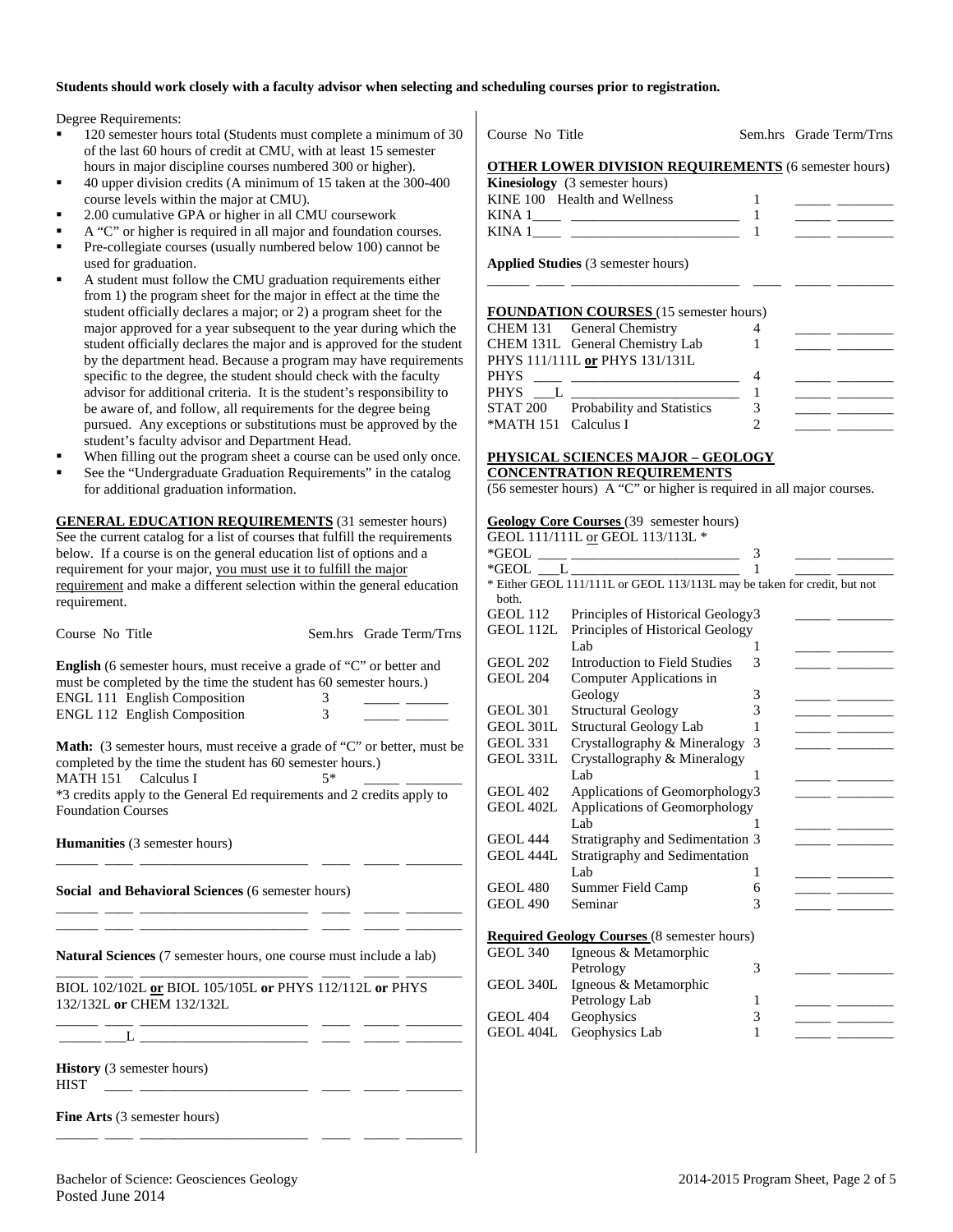|                                                                     |                         | Course No Title                                                                  | Sem.hrs Grade Term/Trns |
|---------------------------------------------------------------------|-------------------------|----------------------------------------------------------------------------------|-------------------------|
| Course No Title                                                     | Sem.hrs Grade Term/Trns |                                                                                  |                         |
|                                                                     |                         | <b>ELECTIVES</b> (All college level courses appearing on your final              |                         |
| Restricted Electives (9 semester hours) chosen from list below.     |                         | transcript, <b>not listed above</b> that will bring your total semester hours to |                         |
| NOTE: Seven hours of Restricted and General Electives must be upper |                         | 120 hours. 12 semester hours.)                                                   |                         |
| division.                                                           |                         | NOTE: Seven hours of Restricted and General Electives must be upper              |                         |
|                                                                     |                         | division.                                                                        |                         |
|                                                                     |                         |                                                                                  |                         |
|                                                                     |                         |                                                                                  |                         |
|                                                                     |                         |                                                                                  |                         |
|                                                                     |                         |                                                                                  |                         |
|                                                                     |                         |                                                                                  |                         |
|                                                                     |                         |                                                                                  |                         |

#### **RESTRICTED ELECTIVES:**

GEOL 250 Environmental Geology (3)

- GEOL 325 Intro to Engineering Geology (3)
- GEOL 355 Basic Hydrology (3)
- GEOL 359 Surv of Energy-Related Nat Resources (3)
- GEOL 361 Surv of Mineral-Related Nat Resources (3)
- GEOL 370 Renewable Energy (3)
- GEOL 394 Natural Resources of the West (1)
- GEOL 411 Paleontology (3) GEOL 411L Paleontology Lab (1)
- GEOL 415 Introduction to Ground Water (3)
- GEOL 415L Intro to Ground Water Lab (1)
- GEOL 455 River Dynamics (3)
- GEOL 455L River Dynamics Lab (1)
- GEOL 497 Structured Research (1-3)
- ENVS 312 Soil Science and Sustainability (3)
- ENVS 312L Soil Science and Sust Lab (1)
- CHEM 132 General Chemistry (4)
- CHEM 132L General Chemistry Lab (1)
- MATH 152 Calculus II (5)

STAT 311 Statistical Methods (3) \*\*PHYS 112 General Physics (4)

**and** PHYS 112L General Physics Lab (1)

- **or** \*\*PHYS 132 Electromag and Optics (4)
- **and** PHYS 132L Electromag and Optics Lab(1)

\*\*Either PHYS 112/112L or PHYS 132/132L may be taken for credit, but not both.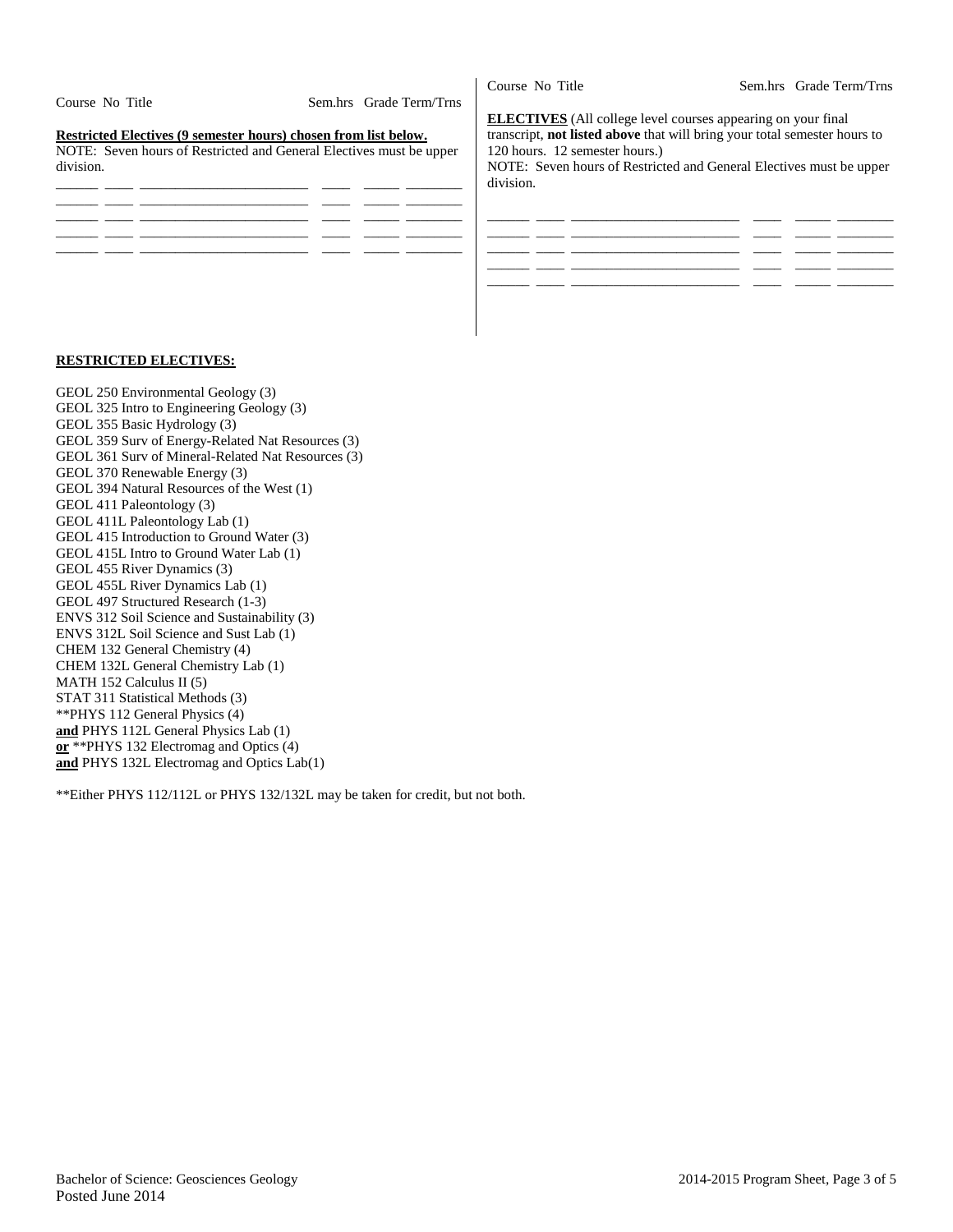## **SUGGESTED COURSE SEQUENCING FOR A MAJOR IN PHYSICAL SCIENCE – GEOLOGY**

This is a recommended sequence of course work. Certain courses may have prerequisites or are only offered during the Fall or Spring semesters. It is the student's responsibility to meet with the assigned advisor and check the 2 year course matrix on the Colorado Mesa website for course availability.

## **FRESHMAN YEAR**

| <b>Fall Semester</b>             |                                                                                     | <b>Hours</b> | <b>Spring Semester</b>              |                                             | <b>Hours</b> |
|----------------------------------|-------------------------------------------------------------------------------------|--------------|-------------------------------------|---------------------------------------------|--------------|
| GEOL $111*$                      | Principles of Physical Geology and                                                  |              | GEOL 112                            | Principles of Historical Geology            | 3            |
| GEOL $111L^*$                    | Principles of Physical Geology Lab OR                                               |              | GEOL 112L                           | Principles of Historical Geology Lab        |              |
| GEOL $113*$                      | Fld. Based Intro to Phys Geology and                                                | 3            | <b>ENGL 112</b>                     | <b>English Composition</b>                  | 3            |
| GEOL $113L^*$                    | Fld. Based Intro to Phys Geology Lab                                                |              | <b>General Education Humanities</b> |                                             |              |
| <b>ENGL 111</b>                  | <b>English Composition</b>                                                          |              |                                     | General Education Social/Behavioral Science | 3            |
| <b>MATH 151</b>                  | Calculus I                                                                          |              | <b>KINA</b>                         | Activity                                    |              |
| <b>General Education History</b> |                                                                                     | <u>3</u>     | <b>KINE</b>                         | Health and Wellness                         |              |
|                                  |                                                                                     | 15           |                                     |                                             | 15           |
|                                  |                                                                                     |              | <b>SOPHOMORE YEAR</b>               |                                             |              |
| <b>Fall Semester</b>             |                                                                                     | <b>Hours</b> | <b>Spring Semester</b>              |                                             | <b>Hours</b> |
| $CDOI-202$                       | $L_{\text{other}}$ and $L_{\text{other}}$ $L_{\text{other}}$ and $L_{\text{other}}$ |              | $C$ $D$ $D$ $D$ $A$                 | C                                           |              |

| Intro to Field Studies                      |    | <b>GEOL 204</b> | Computer Applications in Geology | 3                                                                                                                            |
|---------------------------------------------|----|-----------------|----------------------------------|------------------------------------------------------------------------------------------------------------------------------|
| <b>General Chemistry</b>                    | 4  | STAT 200        | Probability and Statistics       | 3                                                                                                                            |
| General Chemistry Lab                       |    |                 |                                  | 3                                                                                                                            |
| General Physics and                         | 4  |                 |                                  | 4                                                                                                                            |
| General Physics Lab OR                      |    |                 |                                  | 3                                                                                                                            |
| <b>Fundamental Mechanics and</b>            | 4  |                 |                                  | 16                                                                                                                           |
| <b>Fundamental Mechanics Lab</b>            |    |                 |                                  |                                                                                                                              |
| General Education Social/Behavioral Science |    |                 |                                  |                                                                                                                              |
|                                             | 16 |                 |                                  |                                                                                                                              |
|                                             |    |                 |                                  | <b>General Education Natural Science</b><br>General Education Natural Science with Lab<br><b>General Education Fine Arts</b> |

## **JUNIOR YEAR**

| <b>Fall Semester</b> |                                          | <b>Hours</b> | <b>Spring Semester</b> |                                     | <b>Hours</b> |
|----------------------|------------------------------------------|--------------|------------------------|-------------------------------------|--------------|
| GEOL 301             | <b>Structural Geology</b>                |              | GEOL 340               | Igneous & Metamorphic Petrology     |              |
| GEOL 301L            | Structural Geology Lab                   |              | GEOL 340L              | Igneous & Metamorphic Petrology Lab |              |
| <b>GEOL 331</b>      | Crystallography & Mineralogy             |              | Electives              |                                     | 9            |
| GEOL 331L            | Crystallography & Mineralogy Lab         |              |                        |                                     | 13           |
|                      | <b>General Education Applied Studies</b> |              |                        |                                     |              |
| Electives            |                                          |              |                        |                                     |              |
|                      |                                          | 14           |                        |                                     |              |

## **SENIOR YEAR**

| <b>Fall Semester</b>        |                               | <b>Hours</b>   | <b>Spring Semester</b> |                                  | <b>Hours</b> |
|-----------------------------|-------------------------------|----------------|------------------------|----------------------------------|--------------|
| <b>GEOL 402</b>             | Applications of Geomorphology |                | <b>GEOL 404</b>        | Geophysics                       | 3            |
| GEOL 402L                   | Applications of Geomorphology |                | GEOL 404L              | Geophysics Lab                   |              |
| <b>Restricted Electives</b> |                               | $\overline{9}$ | <b>GEOL 444</b>        | Stratigraphy & Sedimentation     | 3            |
|                             |                               | 13             | GEOL 444L              | Stratigraphy & Sedimentation Lab |              |
|                             |                               |                | <b>GEOL 490</b>        | Seminar                          | 3            |
|                             |                               |                | <b>KINA</b>            | Activity                         |              |
|                             |                               |                |                        |                                  | 12           |
|                             |                               |                | <b>Summer Semester</b> |                                  | <b>Hours</b> |
|                             |                               |                | <b>GEOL 480</b>        | Summer Field Camp                | 6            |

\* Either GEOL 111/111L or GEOL 113/113L may be taken for credit, but not both. \*\*Either PHYS 111/111L or PHYS 131/131L may be taken for credit, but not both.